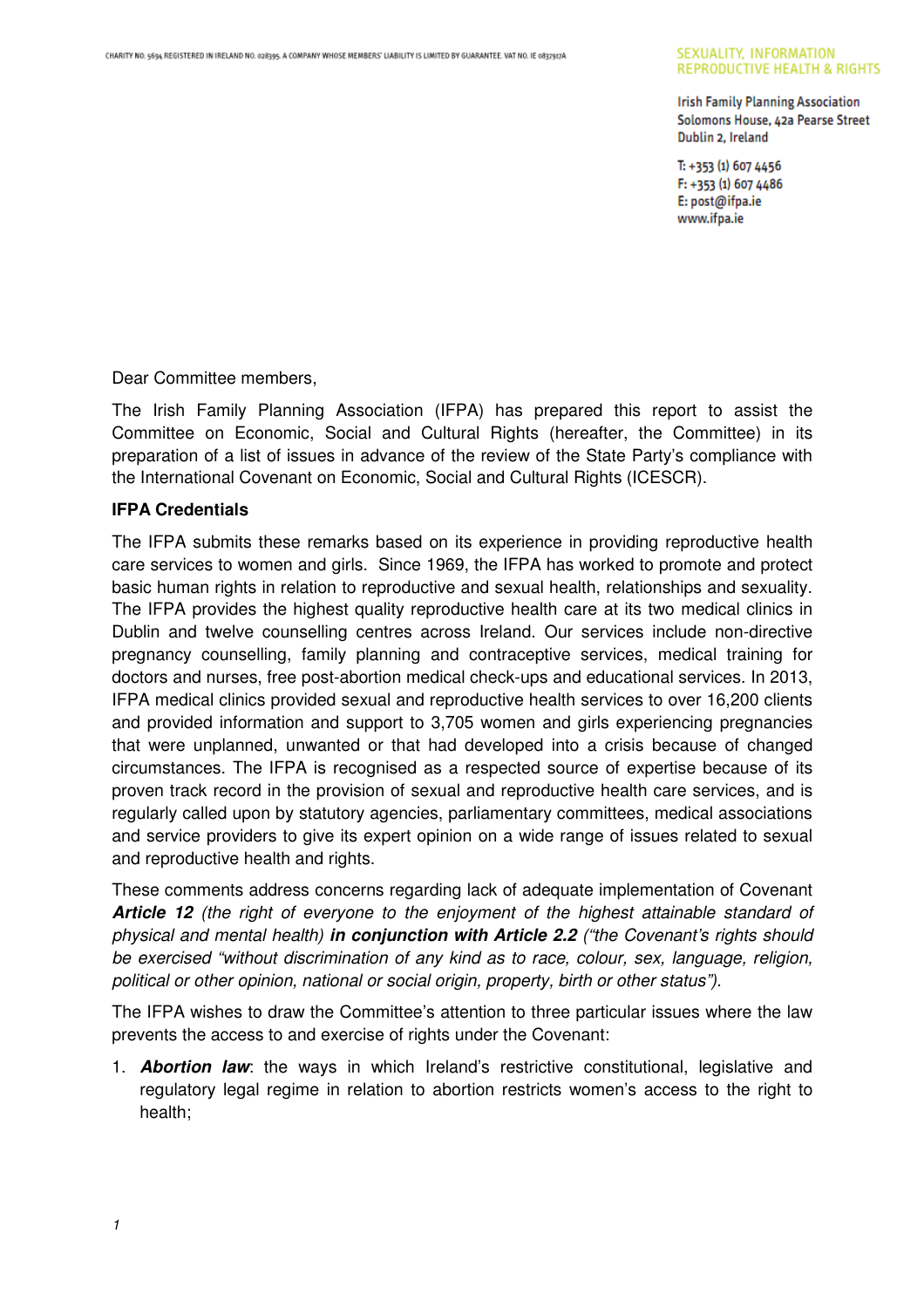- 2. **Access to contraception/ access to reproductive health care**: specifically the ways that laws relating to consent to sex and consent to medical treatment act as barriers to access to reproductive health; other barriers to access, including cost, stigma and lack of measures to ensure access by marginalised groups;
- 3. **Sexuality education**: the inadequacy of provision of sexuality education in the school curriculum; the ways that laws relating to consent to sex in general, and in relation to people with intellectual difficulty in particular, impact on access to sexuality education, and consequently on people's health.

#### **Basis in the Covenant for IFPA comments**

General Comment 14 clarifies that states' obligations under the CESCR include the requirement to take measures to fulfil the right to health and the removal of barriers to the exercise of that right. States' obligations include the requirement to take measures to improve child and maternal health, **sexual and reproductive health services, including access to family planning,** pre- and post-natal care, emergency obstetric services and **access to information, as well as to resources necessary to act on that information.** 

Further, the Committee has highlighted that realization of women's right to health requires the **removal of barriers that interfere with access to health services, education and information, including in the area of sexual and reproductive health**.

In repeated Concluding Observations, the Committee has urged states parties to adopt and implement national sexual and reproductive health programs, to take measures to ensure access to comprehensive sexuality education and to ensure that pregnant adolescents are able to continue their education.

# **ISSUE 1. Abortion law: the ways in which Ireland's restrictive constitutional, legislative and regulatory legal regime in relation to abortion restricts women's access to the right to health.**

Abortion in Ireland is permitted only in cases where there is a "real and substantial" risk to the woman's life, as distinct from a risk to her health.<sup>1</sup> Abortion is not permitted where the health of the woman is at risk. Nor is abortion lawful where the pregnancy is the result of rape or incest, or in cases of fatal foetal anomaly. Impacts on women include increased risks to women's health related to delay in accessing services; the requirement to travel to another country for abortion services and incur significant costs; parenting in situations where this is against a woman's best interests and her own wishes; and recourse to unsafe abortion.

The IFPA wishes to highlight three aspects of the law and their impacts on women's health and well-being:

1.1 The restrictive laws on abortion and the failure of legislation to guarantee even existing limited right to abortion where there is risk to life;

1.2 The need for women to travel outside of Ireland to access safe and legal abortion services (which is both an impact of the law, and, in itself involves harms that are inconsistent with the State's obligations under the Covenant);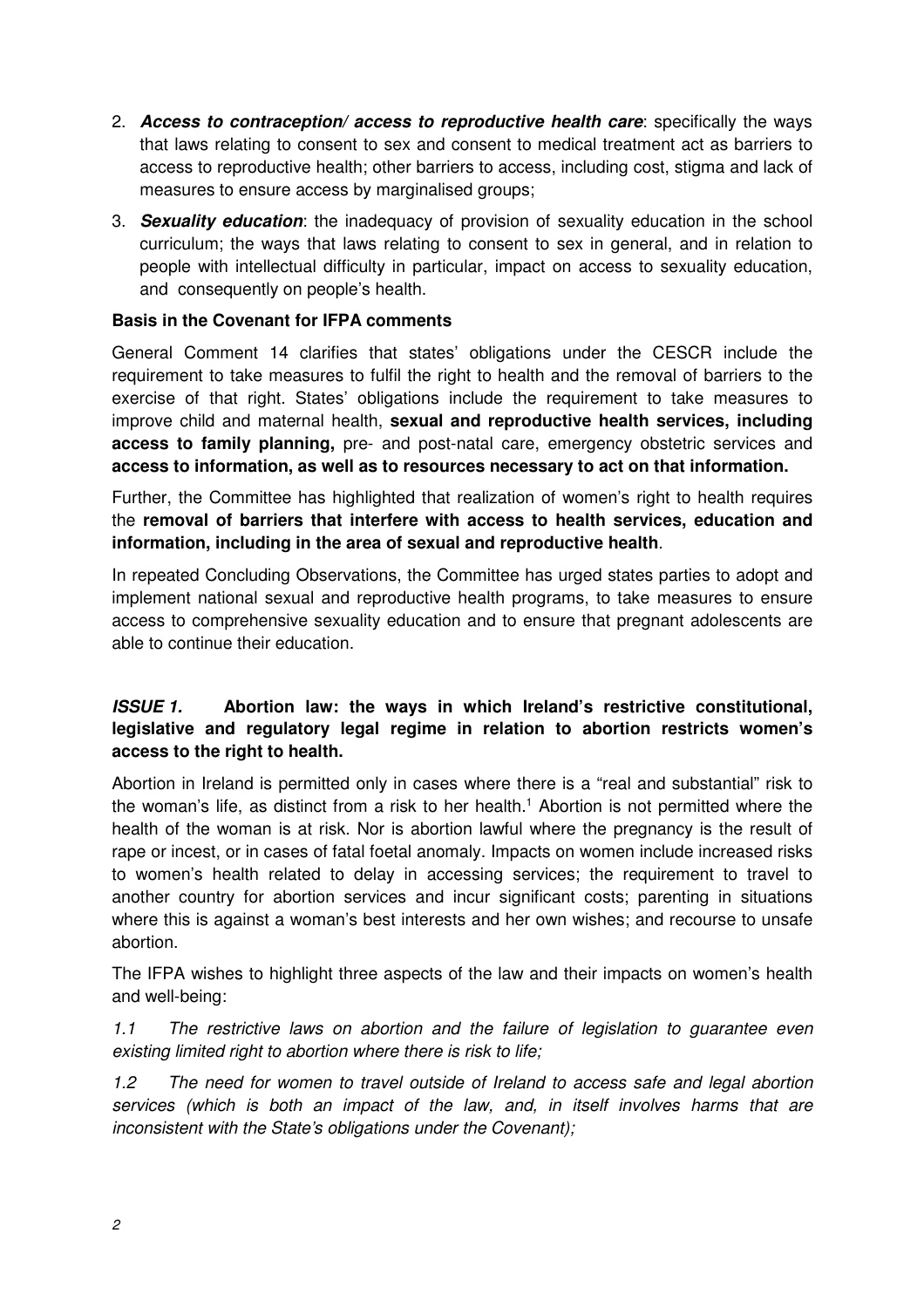1.3 The law in regard to information about abortion services in other countries.

# **1.1 The restrictive laws on abortion and the failure of legislation to guarantee even existing limited right to abortion where there is risk to life**

The Protection of Life during Pregnancy Act 2013 (hereafter the 2013 Act) was enacted on foot of a 2010 judgment of the European Court of Human Rights<sup>2</sup> which found Ireland in violation of the European Convention on Human Rights for its failure to give effect to the right to abortion in cases of risk to life., The right to abortion in such cases was established in a 1992 Supreme Court ruling. $3$  The 2013 Act does not give rise to substantive changes to the law; it aims merely to give procedural clarity to access to the existing right.

However, the 2013 Act does not ensure practical and effective exercise of the constitutional right to life-saving abortion.<sup>4</sup> The 2013 Act introduces new legal barriers of complicated certification and review processes that women must undergo to access a lawful abortion.<sup>5</sup> An unprecedented process of parliamentary scrutiny has also been introduced: abortions must be notified to the Minister for Health and a report on all abortions carried out must be laid before parliament each year.<sup>6</sup>

The legislation is constrained by the requirement enshrined in the Eighth Constitutional Amendment, Article 40.3.3° to protect the "right to life of the unborn" with "due regard to the equal right to life of the mother". The Eighth Amendment thus requires that in crisis pregnancies covered by the Act, doctors must always prioritise live birth whatever the impact on a woman's physical or mental health.<sup>7</sup> In the view of the IFPA, this provision and its restatement throughout the guidance document, will act as a deterrent to doctors acting in the best interests of patients.

The law retains harsh criminal sanctions for women and their doctors of 14 years' imprisonment if an abortion is carried out for any reason other than to save a life. $8$  The 2013 Act also discriminates against women in cases where risk to life relates to risk of suicide, imposes more onerous requirements to establish eligibility under the Act in such cases.<sup>9</sup> The Act allows for conscientious objection of doctors, and there is cause for concern that this may result in refusal of care, particularly where the risk to life arises because of mental health problems.

The 2013 Act and its accompanying guidance document for medical professionals<sup>10</sup> contain no provisions for ensuring that particularly vulnerable groups such as migrant women, asylum seekers, young women and women who are living in poverty can access lawful abortion.<sup>11</sup>

#### **Impacts on access to the right to health**

1.1.1 The constitutional, legislative and regulatory landscape necessitates a medically unsound distinction between risks to the life of a pregnant woman and risk to her health. Such a distinction may put women's lives at risk and prevent medical practitioners from acting in women's best interests.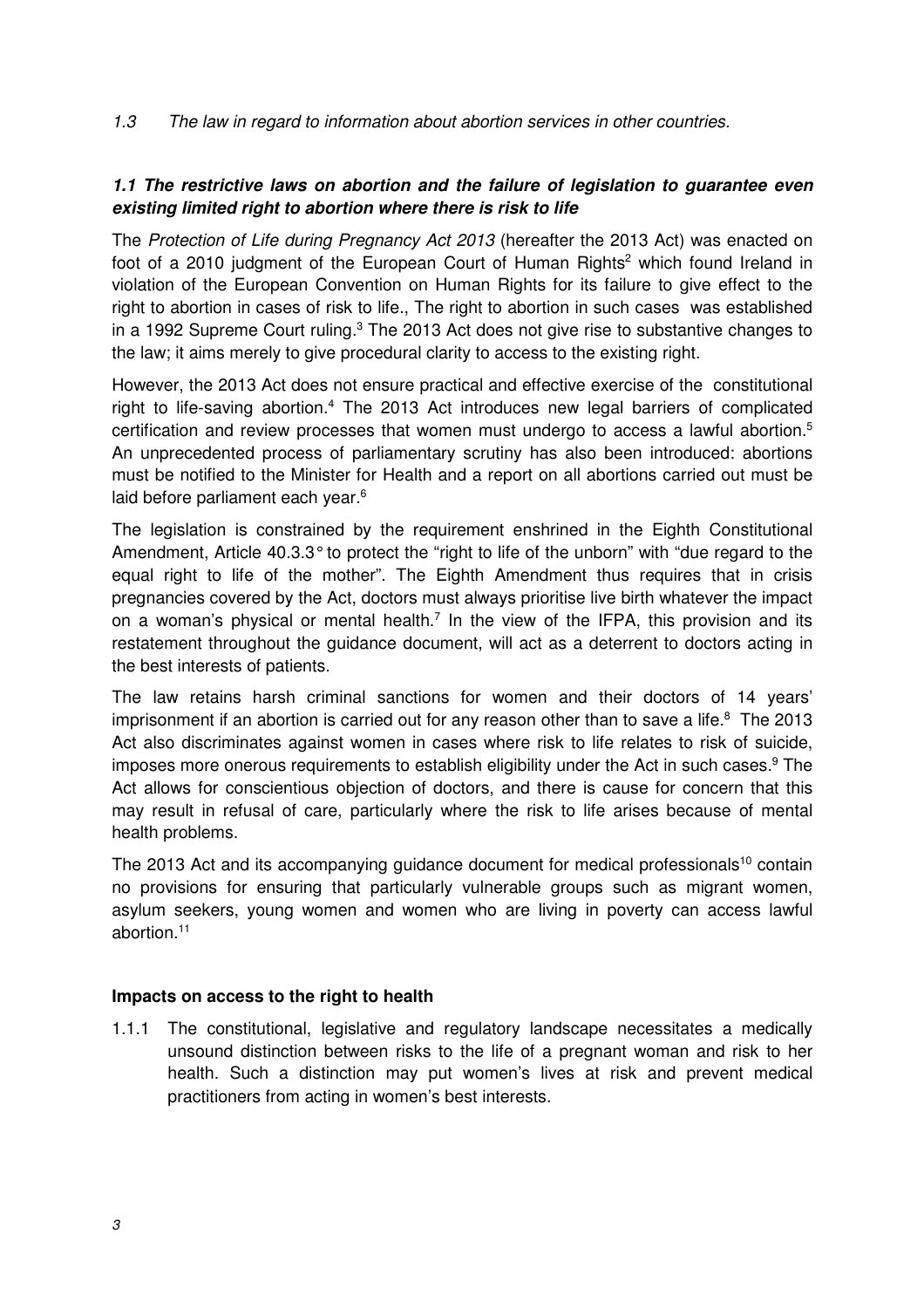- 1.1.2 Even where a woman is lawfully entitled to abortion in Ireland, i.e. when her life is at risk, there is a lack of clarity for women and their doctors about how and when they can access their Constitutional right to life-saving abortions. This impacts most severely in cases where a woman is already disadvantaged.
- 1.1.3 Due to the restrictive legal framework, the vast majority of women who seek to end a pregnancy must travel to access abortion services, even in cases of serious risks to their health and where their pregnancy is the result of a crime such as rape or incest. This requirement involves significant harms to women's health and well-being, as outlined in the following sections.

## **1.2 The need for women to travel outside of Ireland to access safe and legal abortion services**

The UN Special Rapporteur for Health has stated that the criminalisation of reproductive health services is a violation of the right to health and shifts the burden of accessing the right from the state onto a pregnant women.<sup>12</sup> The Irish State criminalises abortion and justifies its restrictive laws on abortion by providing for the right to travel to other jurisdictions to access services, and to obtain information about abortion services. The Constitutional right to travel to access abortion services is contained in the Thirteenth Amendment of Article  $40.3.3^{\circ}$ .<sup>13</sup>

In A, B and C v Ireland,  $14$  the European Court of Human Rights recognised that the requirement to travel for abortion involves stigma and amounts to an interference with rights under the Covenant (the dissenting minority of the court argued that the requirement to travel is of itself a violation of the right to privacy).

The World Health Organisation has highlighted that restrictions on and unavailability of induced abortion result in unequal access to safe abortion services, disproportionately forcing poor women to seek abortion services from unsafe providers.<sup>15</sup>

## **Impacts on access to the right to health**

1.2.1 The harms of the criminalisation of abortion are significant in Ireland. At least 4000 women travel from Ireland to the UK to access abortion services each year and at least 150,000 women have travelled since statistics began to be collected.<sup>16</sup> Each woman who must leave Ireland to access services that most states recognise as integral to reproductive health endures costs to her physical and mental health, including stigma.

The World Health Organisation is unambiguous: delays accessing abortion services can result in increased risks to women's health.<sup>17</sup> The need to organise finances, and also the logistics of travel, accommodation, childcare, time off work etc. leads to a delay between women's decision to have an abortion and the time when she can avail of the procedure.

The IFPA is aware of situations where the time involved in organising the journey to have an abortion has resulted in a delay of many weeks in exercising the right to travel. The requirement to travel can result in more women opting for the surgical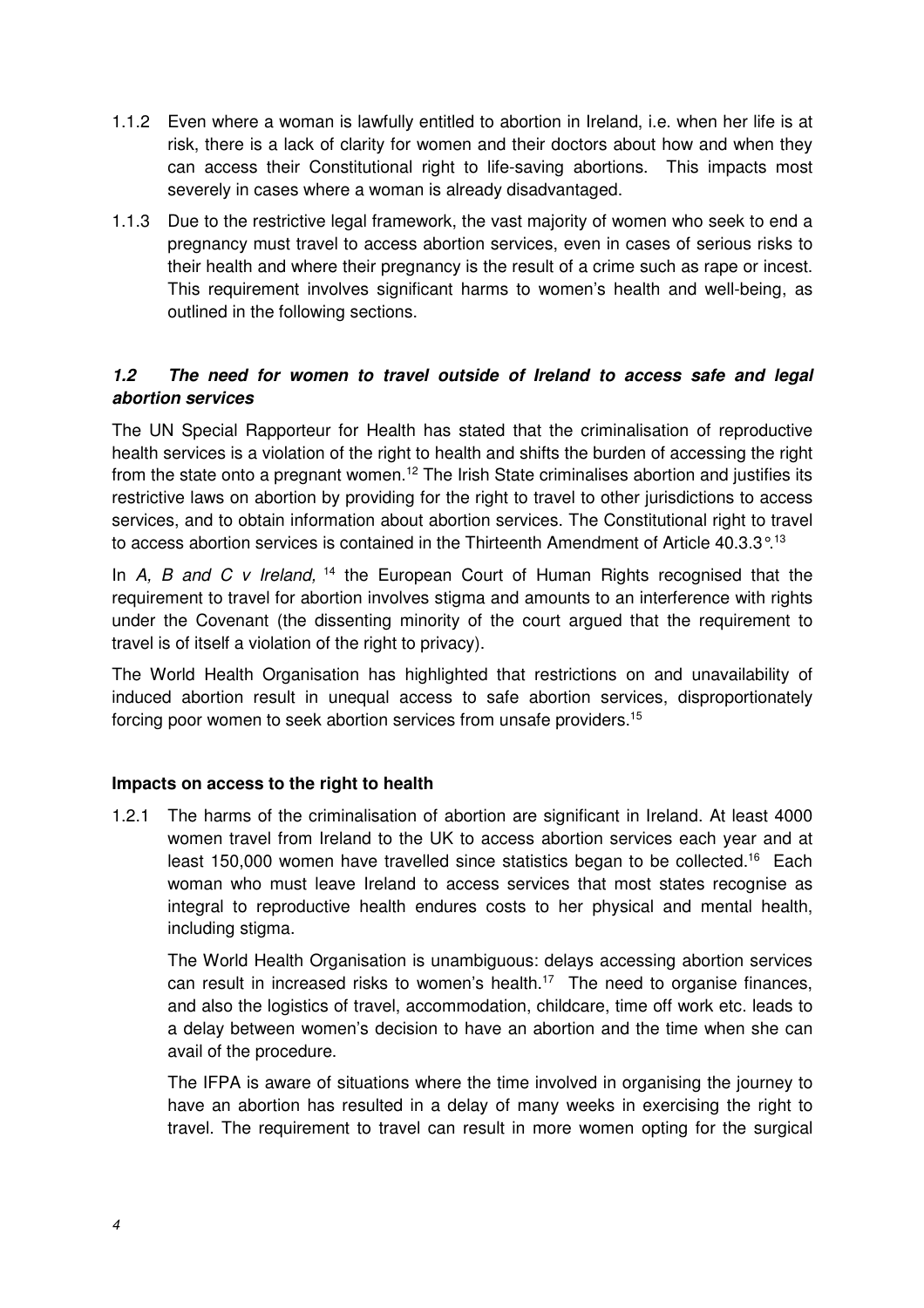procedure rather than the medical abortion, which can only be performed up to 9 weeks gestation.

Stigma around accessing abortion services and the chilling effect of the criminal sanctions contained in the law can cause delays seeking aftercare, resulting in further risks to women's health.

- 1.2.2 Because of abortion stigma within health services in Ireland, most women, even women who have underlying medical conditions that can make abortion more complicated, must travel for abortions abroad without a referral letter from their doctor outlining their medical history. This would not happen in accessing any other medical treatment, in particular in the case of a patient with a life-threatening illness.<sup>18</sup>
- 1.2.3 Restricted access to abortion services and information, and the financial burden of travel can lead women to seek illegal and unsafe abortion-inducing drugs. These medications may be ineffective or harmful, and are administered without proper medical advice or supervision. According to the Irish Medicines Board, 487 tablets were seized by the Customs Authority in 2012 and 635 in 2011. It is likely that many more are not intercepted, either because those selling them change the packaging regularly to avoid detection or because some women have them sent to addresses in Northern Ireland.<sup>19</sup>
- 1.2.4 The costs involved in accessing safe abortion services are high.<sup>20</sup> There is no state support for women to access abortion, even when they have inadequate financial resources .
- 1.2.5 The requirement to travel for abortion has discriminatory impacts on women living in poverty or on low incomes, migrant women, women asylum seekers, minors and undocumented women. Lack of access to safe abortion services therefore particularly affects women who are already burdened by inequality.

Not all women can afford the costs of paying for abortion care and the travel costs involved. Not all women can travel freely between states, and in many cases the most disadvantaged women are those who experience greatest delay in travelling to access abortion and, consequently additional stress, stigma and worse health outcomes because of delay.

In addition, the cost of travelling to another country for abortion represents a significantly higher proportion of the disposable income of the most disadvantaged, compared to women who are, for example, in well-paid employment, have access to credit or have savings.

## **1.3 The health impacts of the law in regard to information about abortion services in other countries**

The Fourteenth Constitutional Amendment<sup>21</sup> protects the right to obtain information about abortion services in other countries, subject to certain conditions. The Regulation of Information (Services Outside the State for the Termination of Pregnancies) Act 1995 stipulates that women who seek information on abortion can only obtain it if they are also given information and counselling on "all the options available to the woman in her particular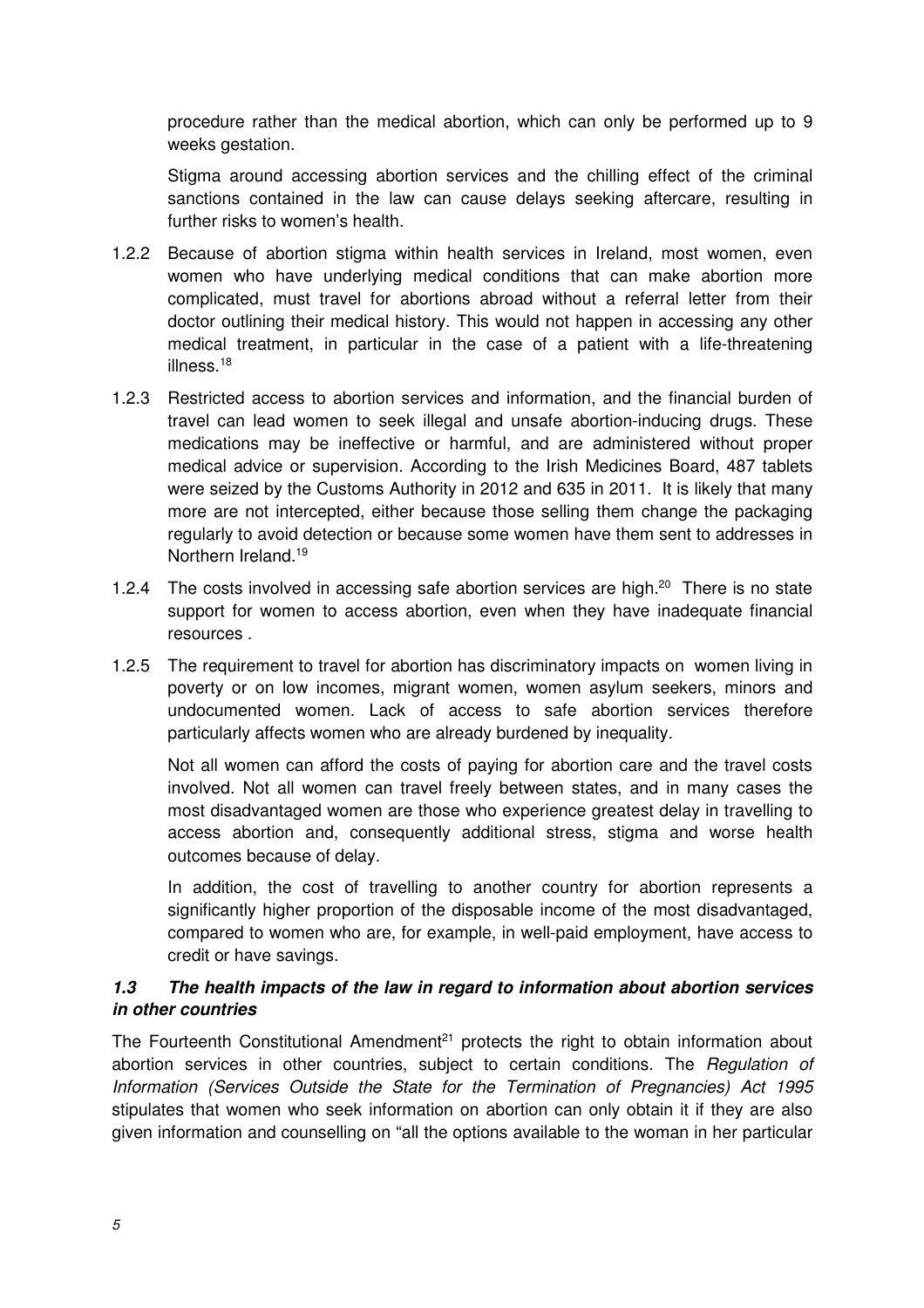circumstances". The law does not regulate the existence of rogue counselling agencies established to manipulate women's choices and withhold information about abortion.

## **Impacts on access to the right to health**

- 1.3.1 The regulation of women's right to information on abortion is an unwarranted interference with women's right to make autonomous decisions about their own health care. It also impacts on doctors' ability to act in their patients' best interests. In her 2013 report on the situation of human rights defenders in Ireland, the UN Special Rapporteur Margaret Sekaggya highlighted that the provisions of the Information Act can pose significant barriers for counsellors and potentially restrict women's access to information on sexual and reproductive rights: "Moreover, the provision can restrict the ability of defenders to make contact with some women who may not be able to attend a face-to-face counselling session, including women who live in isolated or rural areas, young women, women in State care and/or migrant women. The inability of counsellors to make appointments on behalf of their clients further restricts the support they can offer to women seeking this type of service abroad."<sup>22</sup>
- 1.3.2 In the context of strict regulation of information, the emergence of 'rogue agencies' unregulated agencies that actively provide misleading or inaccurate information about abortion and abortion services in order to prevent women from accessing abortion is of concern. These 'rogue agencies' present themselves as legitimate crisis pregnancy centres that provide impartial information on options for women who have an unplanned pregnancy.<sup>23</sup> However, women who have unwittingly used these services have reported that they were shown videos of ultrasounds and a late-term abortion procedure. The women were also provided with unfounded information about the negative repercussions of terminating a pregnancy and harassed by followup phone calls.<sup>24</sup> Despite calls by advocacy groups and politicians, no regulation of these agencies has taken place. $25$

#### **The CESCR and restrictive abortion laws**

The **CESCR** has consistently called on States to make therapeutic abortion available, and to decriminalise abortion in cases of rape and incest.<sup>26</sup> Most recently, in its review of El Salvador, the Committee expressed concern about the ban on abortion, "which affects poor and less educated women in particular" and has given rise to "grave situations of distress and injustice."<sup>27</sup> The Committee acknowledged that blanket bans on access to abortion interfere with women's basic dignity, the right to health, and the right to life.

#### **Other human rights treaty bodies and mandates**

With respect to Ireland, the **UN Committee against Torture** was critical of uncertainty for women and their doctors and recommended putting in place an "effective and accessible procedure" to determine when a lawful termination could take place.<sup>28</sup> Most recently, Irish laws on abortion have been examined and criticised by the **UN Human Rights Committee**. <sup>29</sup> In its concluding observations, the Committee expressed concern about the "highly restrictive circumstances under which women can lawfully have an abortion in the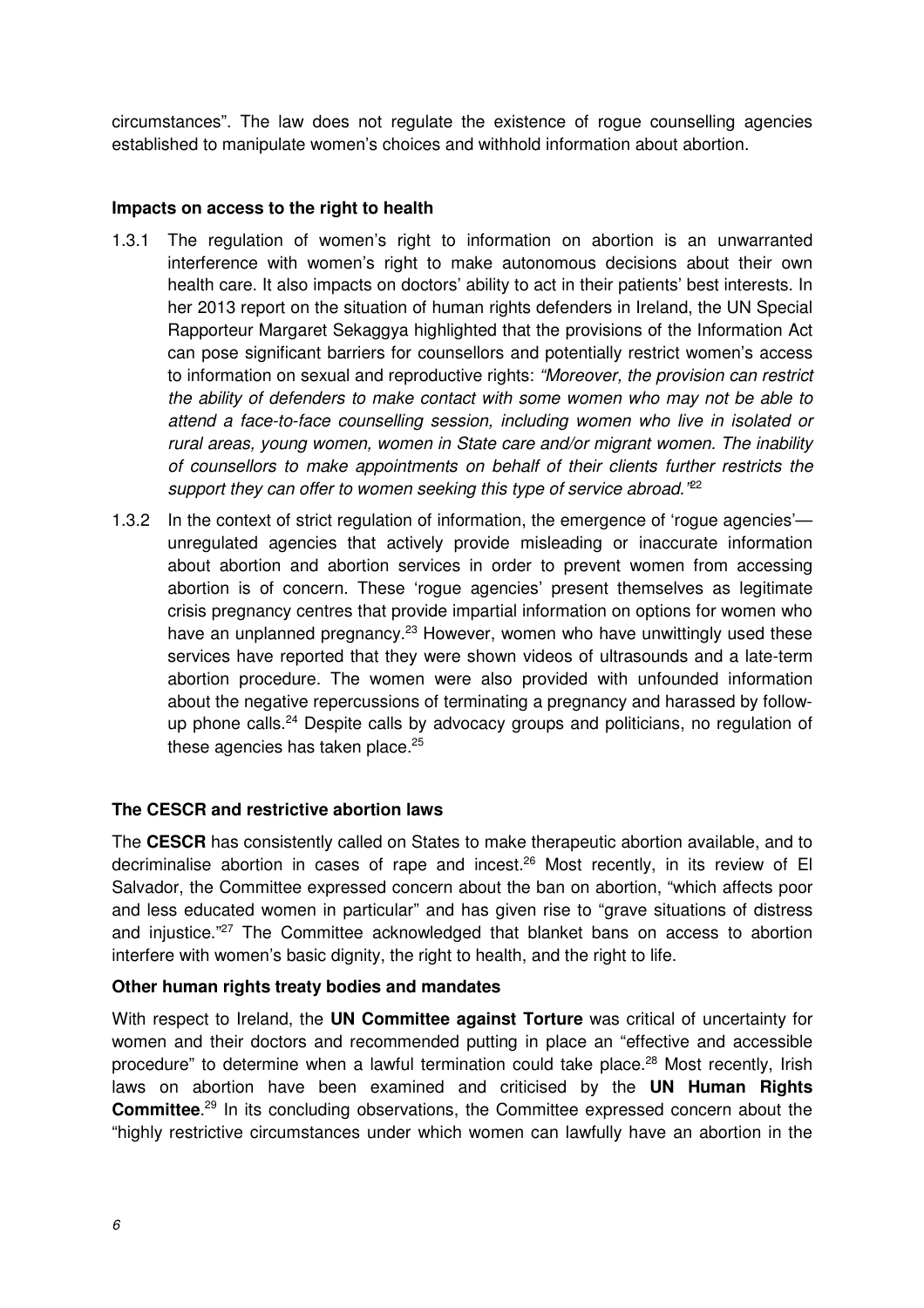State party," as well as restrictions on provision of information, the lack of procedural clarity under the current law, and its discriminatory impact. The HRC called on the state to revise its laws. The CEDAW Committee has also criticised the restrictiveness of the law.<sup>30</sup>

## **We respectfully suggest that the CESCR ask the following questions of the state:**

- What measures is the state taking to revise the law in order to bring Ireland's abortion laws into line with the Covenant and ensure that women have access to abortion at a minimum where there is risk to health, where there is a diagnosis of foetal anomaly or in cases of rape or incest, so that women's rights under Article 12 are fully realised?
- What measures does the state plan to take to ensure that women are not prevented by considerations of cost, difficulties in travelling between states and other social and legal barriers from accessing abortion services outside of Ireland?
- What measures does the state plan to take to ensure that the current legislative framework is compliant with the requirements of the Covenant and guarantees access without legal barriers to abortion in cases where it is lawful?

## **ISSUE 2. Access to Contraception / access to reproductive health care**

Contraceptives can be sold to anyone who is named in a prescription from a doctor, regardless of age, and condoms can be sold in any outlet, including from vending machines. There are no age restrictions on buying condoms. There is no law in place to prohibit or regulate the giving away of free condoms. $31$  The government runs frequent awareness raising campaigns about contraception under the auspices of the Crisis Pregnancy Programme. Women who have a medical card are entitled to free GP care and contraceptives (excluding condoms).

However, there are a number of significant barriers to access by particular groups, notably young people, to a choice of acceptable, affordable, quality contraceptives, and to other sexual and reproductive health services and treatment. Barriers to access to sexual health services are dangerous to health and welfare: they increase their risk of unplanned pregnancies and sexually transmitted infections (STIs).

The IFPA wishes to highlight the following issues and their impacts on access to the right to health:

- 2.1 Inappropriate laws and lack of policies and quidelines for medical professionals
- 2.2 Refusal of reproductive health care, cost and other barriers to access

2.3 Lack of measures to ensure the most disadvantaged groups have access to reproductive health care

2.4 Lack of protection of health rights of people with intellectual disability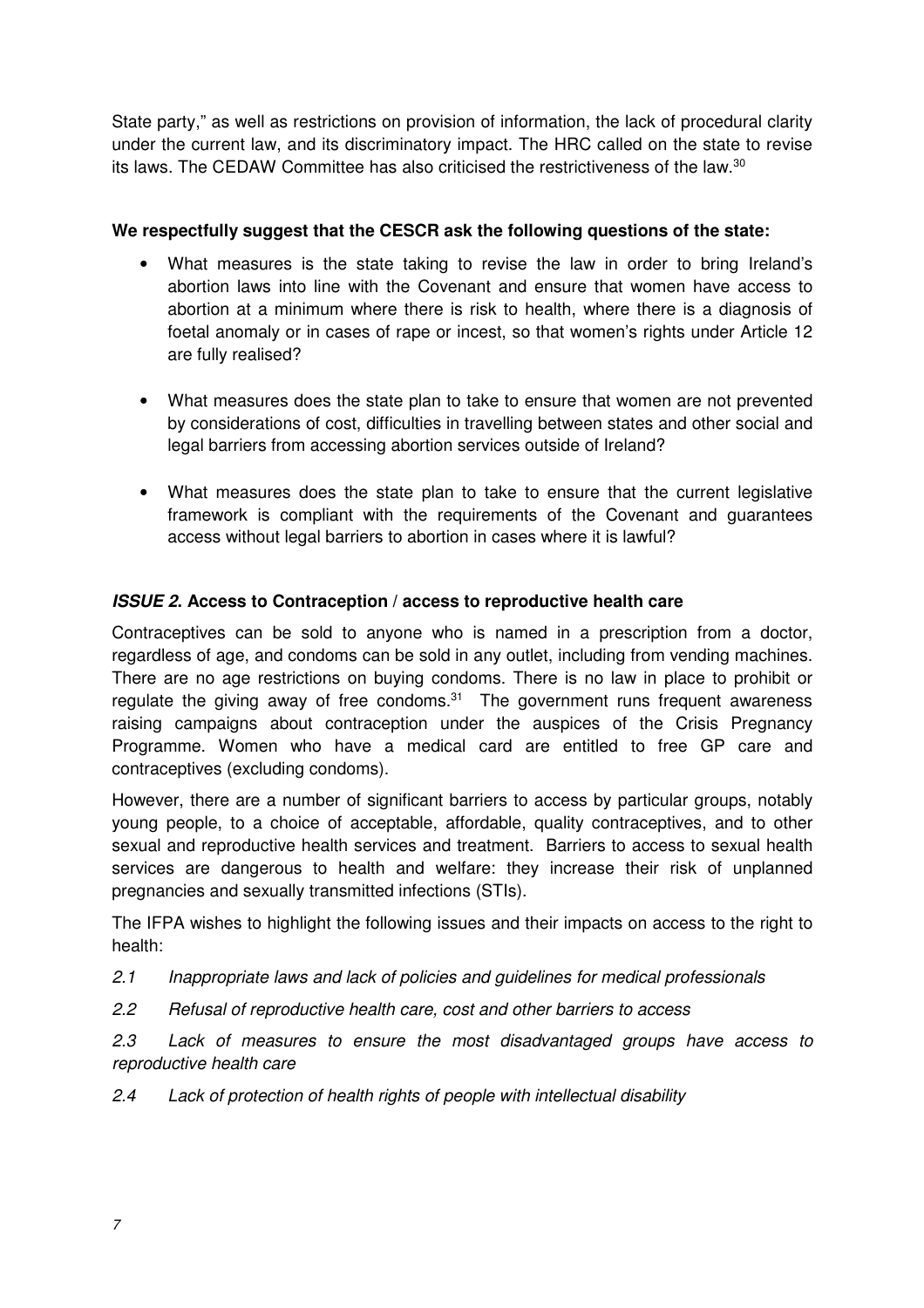# **2.1. Inappropriate laws and lack of policies and guidelines for medical professionals**

The age of consent to medical treatment is 16. In the case of children under 16, parents or legal guardians can consent to medical treatment for them. But the legal status of prescribing contraception to young people under the age of 16 without parental consent is very unclear.<sup>32</sup> This poses a major dilemma for doctors who are ethically required to provide a confidential service which is in the best interest of their client.

The situation is further complicated by the fact that the age of sexual consent in Ireland is 17.<sup>33</sup> Lack of clarity results in unnecessary barriers to young people accessing sexual health services and more than half of GPs feeling legally exposed when dealing with requests for contraception from young people.

And, although over 80% of GPs have prescribed contraception to girls aged under 16,<sup>34</sup> a health care provider can refuse to treat a young person under 18 without incurring any civil liability for so doing and without a duty to refer appropriately. Those young people who do avail of sexual health services do so under threat of being reported to their parents or the Gardaí. Doctors who provide sexual health services do so in a legal vacuum risking legal action by parents or guardians.

Ireland's sexual health services lag well behind many of our European neighbours when it comes to education, prevention, accessible and prompt treatment and aftercare in the area of sexual health. Sexual health is currently delivered by a number of different agencies and services, with many aspects being ad hoc and inequitable, as well as the general public having little awareness of STI risks and subsequently the availability of STI services.

Ireland does not have a national health sexual health strategy. While a working group was convened by the Department of Health in 2012 to develop such a strategy, and this was described by the Minister for Health in February 2013 as being "due in a number of months", no strategy has been published

## **Impacts on access to the right to health**

- 2.1.1 The ambiguity in the current law can give rise to the following scenarios:
	- medical professionals refusing to provide sexual health services including emergency contraception to young people;
	- doctors violating principles of confidentiality by contacting the parents of the young person against their express wishes;
	- and doctors reporting consensual sexual relationships between young people under 17 to the Gardaí as a potential criminal act. **<sup>35</sup>**
- 2.1.2 The IFPA is aware of cases where young people are refused sexual health treatment by medical professionals. We are also aware that other young people choose to avoid sexual health services altogether, and risk unplanned pregnancies and STIs, rather than consult with their parents on contraception and sexual health services.
- 2.1.3 There is no clear, rights based policy in place in relation to sexual health.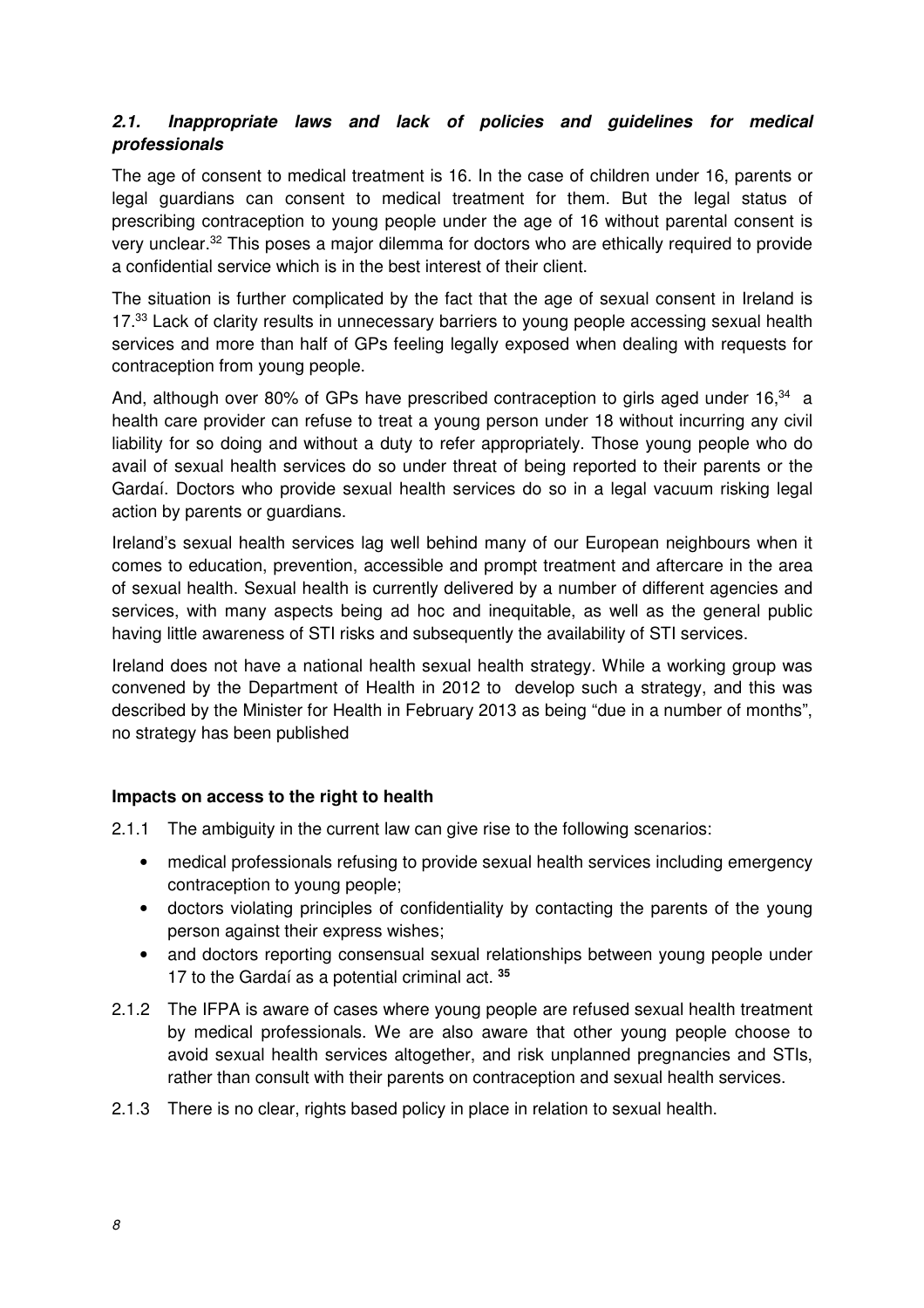## **2.2 Refusal of reproductive health care, cost and other barriers to access**

Young people in Ireland encounter additional barriers in accessing appropriate contraceptive information, services and supplies. There are significant regional inequalities in quality and availability of services. The high cost of condoms, which are not available under the medical card scheme, and the high cost of GP visits to renew a prescription for the contraceptive pill or other method are real barriers to young people, not all of whom have medical cards.

Pharmacists are not obliged to supply contraceptives: the Family Planning Act 1993 allows them to exercise conscientious objection and refuse to supply contraceptives. Most young people cannot choose their own doctor: young people who are covered by the medical card scheme of state subsidised medical care are assigned a general practitioner, generally their parents' family doctor. Families will also tend to use the same pharmacist for administrative purposes.

Embarrassment, stigma, lack of knowledge of where and how to access alternative services are major barriers to young people's access. Real or perceived lack of confidentiality, particularly in rural areas and in urban working class settings, are significant causes for concern for young people, especially those from a lower socio-economic background.<sup>36</sup>

The IFPA provides youth friendly confidential services and treats clients who hold medical cards. However, cuts from the Health Service Executive (HSE) means that the IFPA, which provides services to low income and marginalised clients, has been unable to meet increased demand for services from medical card clients.<sup>37</sup>

#### **Impacts on access to the right to health**

- 2.2.1 Young people and others who lack resources to pay for contraception may engage in unprotected sex rather than avoid sex. They may have genuine and well-founded fears of lack of confidentiality and be deterred from attending their regular doctor.
- 2.2.2 In the absence of youth friendly services, young people may be exposed to unplanned pregnancy and/or STIs.
- 2.2.3 Cost also impacts on women's contraceptive choices. Most women have different needs and choices regarding contraception throughout their life cycle. The IFPA regularly sees women who are using less reliable and more expensive forms of contraception such as the oral contraceptive pill, because they cannot afford the initial outlay for more effective long-term contraception such as the implant or coil. Many women are using methods of contraception that are not the most suitable in their particular circumstances or for their particular health profile. Women using less effective forms of contraception because of lack of resources are at a greater risk of unplanned pregnancy.

## **2.3. Lack of measures to ensure the most disadvantaged groups have access to reproductive health care**

The IFPA provides services and supports that are aimed specifically at migrant and asylum seeking women because we are aware that these women face particular barriers to access to health care. The situation of people living in direct provision centres (the state's accommodation for asylum seekers) is well documented. Sexually active adults in these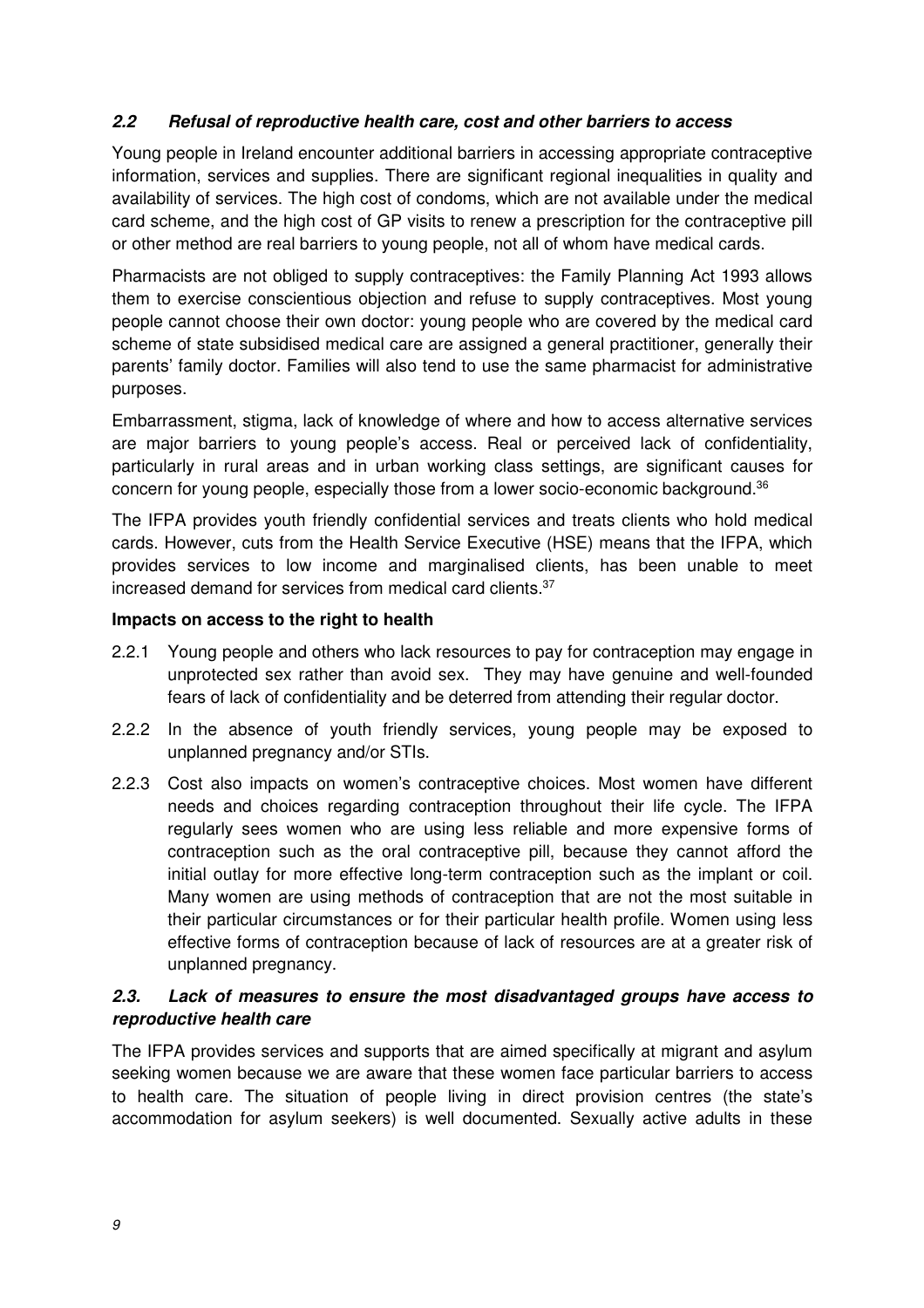circumstances face particular difficulties and face all the barriers of cost, lack of choice, lack of information, etc. outlined above.

In addition, the law relating to sexual offences and people with intellectual disability (see section 2.4 below) has implications for access to reproductive health care for sexually active people with intellectual disability, especially those living in care.

## **Impacts on access to the right to health**

- 2.3.1 Those living in direct provision frequently use their scant financial resources for their children's welfare, in particular school-related expenses and may be unable to afford prescription costs for contraception or to purchase condoms. The barriers to access result in increased risk of unplanned pregnancy or STIs.
- 2.3.2 The IFPA is aware from our outreach services of women being unable to afford condoms and being charged €50 (equivalent to two and a half weeks' allowance) for a fitting of a long-acting contraceptive.
- 2.3.3 The IFPA is also aware that may women asylum seekers are not be reached by government awareness raising campaigns about avoiding unprotected sex, or about free breast and cervical cancer screening services.

## **2.4 Lack of protection of sexual and reproductive health rights of people with intellectual disability**

Section 5 of the Criminal Law (Sexual Offences) Act 1993 provides that a person who (a) has or attempts to have sexual intercourse or (b) commits or attempts to commit an act of buggery with a person who is 'mentally impaired' shall be guilty of an offence. 'Mentally impaired' is defined as 'suffering from a disease of the mind, whether through mental handicap or mental illness, which is of such a nature or degree as to render a person incapable of living an independent life or of guarding against serious exploitation'. Section 5 does not apply where the complainant is married to the defendant (or where the defendant has reasonable cause to believe that he is married to the complainant).<sup>38</sup>

Section 5 fails to recognise and protect the sexual autonomy of people with intellectual disability or mental illness who have the capacity to consent. Yet it also assumes that no person who is incapable of living an independent life is capable of consenting to a sexual act, a presumption rejected by the Law Reform Commission (LRC) in its 2013 report, Sexual Offences and Capacity to Consent (hereafter LRC 109-2013).

The criminalisation of some forms of sexual activity under section 5 leads to fear that providing information on relationships and sexuality might be portrayed as facilitating a criminal offence.

## **Impacts on access to the right to health**

2.4.1 The IFPA knows from its work with frontline staff in disability services that the criminalisation of some forms of sexual activity under section 5 creates and reinforces stigma around sexuality and can have a chilling effect whereby people working in services for people with disabilities may believe it is their role to discourage or prevent the consensual sexual behaviour of service users.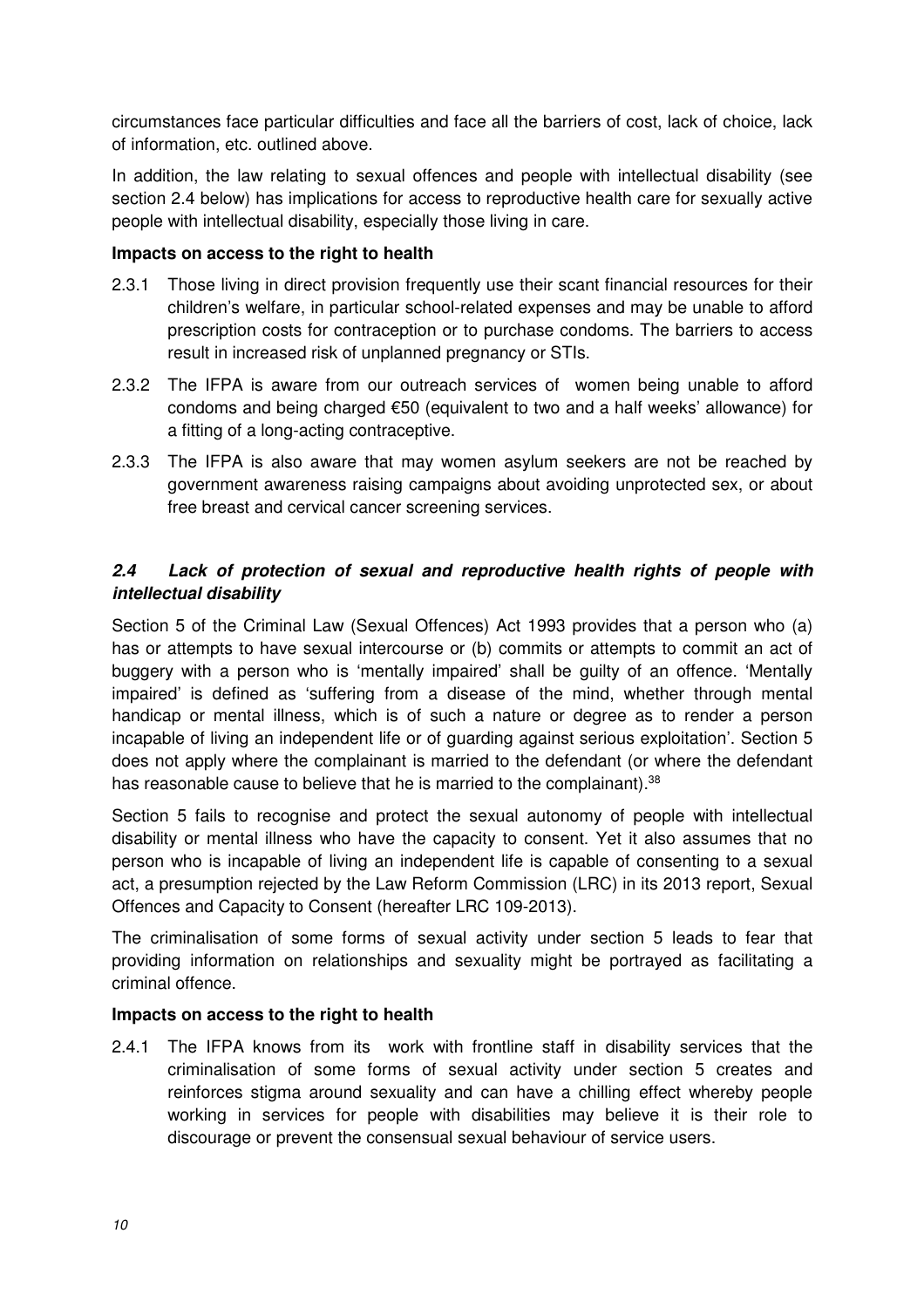- 2.4.2 People with intellectual disability are frequently denied access to contraception information, advice and services, STI screening and cervical cancer screening.
- 2.4.3 Frontline staff are unclear as to their protection at law if they facilitate access to such services, and are thereby unable to act in the best interests of people in their care.
- 2.4.4 People with intellectual disabilities are denied knowledge and understanding of sexuality and relationships as positive aspects of life, and about how to protect themselves from inappropriate sexual behaviour, sexually transmitted infections and unplanned pregnancy.

## **The CESCR and access to reproductive health care**

In its General Comment 14 on the right to the highest attainable standard of health, the Committee of Economic, Social and Cultural Rights, states that: "the realisation of the right to health of adolescents is dependent on the development of youth-friendly health care which respects confidentiality and privacy and includes appropriate sexual and reproductive health services". (Para. 23). Young people in Ireland encounter legal, financial and social barriers to access to such services.

## **We respectfully suggest that the list of issues requests provide information on:**

- Measures to ensure that medical professionals have the protection of the law when they supply services in the best interests of the young person.
- Plans to implement the recommendations of the Law Reform Commission's 2011 report Children and the Law: Medical Treatment ensure that young people have access to reproductive health care in a way that reflects their evolving capacities to make informed decisions about their own health and wellbeing.
- The date of publication for the National Sexual Health Strategy and the provisions included therein to ensure access to the highest attainable standard of sexual and reproductive health.

• Measures to ensure that those living in direct provision and other vulnerable and marginalised groups, including people with intellectual disability, have access to appropriate quality sexual and reproductive health information, services and care free of charge.

## **ISSUE 3. Comprehensive sexuality education**

Sexuality education is mandatory in Irish schools, and in theory there is a strong relationships and sexuality education (RSE) curriculum in place. However, there is a lack of clarity in relation to the content of sexuality education as well as the resources that need to be dedicated to it to ensure equal implementation of sexuality education across the country.<sup>39</sup>A Department of Education and Skills inspectorate report<sup>40</sup> from November 2013 found that 39 of the 63 schools inspected displayed "evident weaknesses" in the quality of planning RSE at senior cycle. A 2014 survey which interviewed 252 young people found that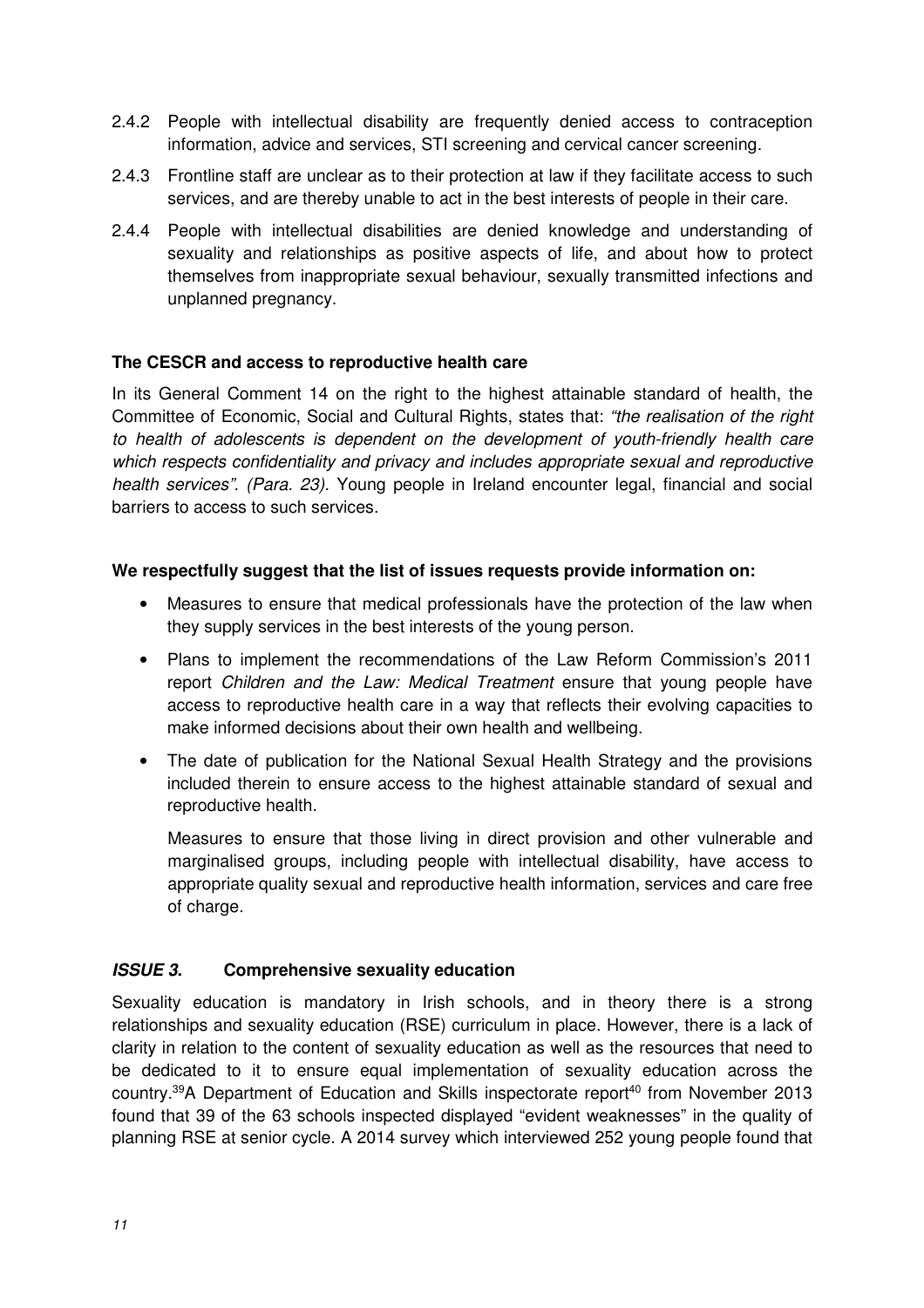66% of respondents reported that they had received sex education in school, but only 23% of these felt that they had received enough sex education.<sup>41</sup> In the IFPA's extensive experience of working in schools and with teachers and parents, the quality of RSE is not consistent across schools. Many schools lack the resources and support to include RSE in a consistent or meaningful way. The provision of RSE is largely dependent on the ethos of the teacher, principal or board of management.

#### **Impacts on access to the right to health**

- 3.1 Many young people do not receive adequate or comprehensive sexuality education, and such sexuality education as they do receive may be confined to biological information and with a focus on delaying sex. The delivery is uneven and inconsistent.<sup>42</sup>
- 3.2 As it is unclear to what extent education about sexual relationships, contraception and STIs can be provided before young people reach the legal age of consent, information is delivered too late and is therefore not effective.
- 3.3 Children and adolescents receiving education outside the formal school system may be particularly disadvantaged and may receive no sexuality education.
- 3.4 Many adolescents and children are not informed about sexually transmitted infections and contraception, and are therefore effectively denied adequate, age-appropriate knowledge and understanding of sexuality and relationships as positive aspects of life, and about how to protect themselves from inappropriate sexual behaviour, sexually transmitted infections and unplanned pregnancy, and are therefore more at risk to sexual exploitation and abuse, STIs and unplanned pregnancy.

## **The IFPA respectfully suggests that the following questions be asked of the State in the list of issues:**

• What measures, including legislative reform, are planned by the State to ensure that all children and young people, including those with intellectual disability, receive adequate, quality, evidence based sexuality education that will enable them better to exercise the right to health?

**Yours sincerely,** 

Niall Below

**Niall Behan, Chief Executive Officer**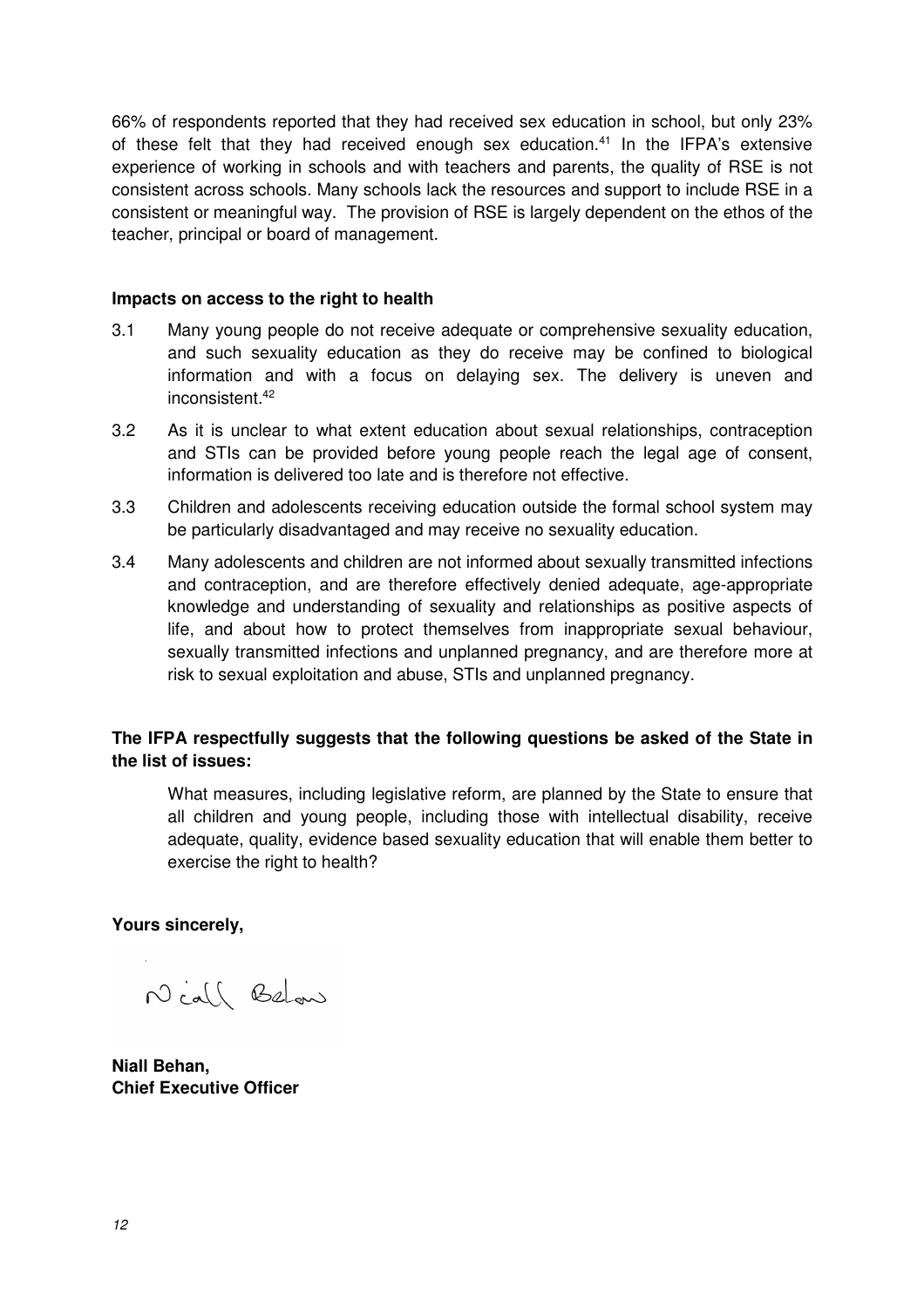#### **References**

 $\overline{a}$ 1 Attorney General v. X [1992] IESC 1; [1992] 1 IR 1.

3 Attorney General v. X [1992] IESC 1; [1992] 1 IR 1.

4 IFPA Submissions to the COE and UN Human Rights Committee, available at

http://www.ifpa.ie/Media-Info/Publications/Submissions; Irish Human Rights Commission Observations on Protection of Life During Pregnancy Bill 2013, particularly Para 39 which criticises the accessibility of the right to lawful termination for vulnerable groups. See also paras 28; 38; 117; 119.

<sup>5</sup> Implementation of the Protection of Life During Pregnancy Act 2013: Guidance Document for Health Professionals. Available at http://health.gov.ie/wp-content/uploads/2014/09/Guidance-Document-Final-September-2014.pdf.

6 S.15.(4), Protection of Life During Pregnancy Act 2013. Act Number 35 of 2013. Available at http://www.oireachtas.ie/viewdoc.asp?fn=/documents/bills28/acts/2013/a3513.pdf.

7 http://www.thejournal.ie/readme/ms-y-suicidal-abortion-maternity-care-1685650-Sep2014/. 8 S.22.(2), Protection of Life During Pregnancy Act 2013. Act Number 35 of 2013. Available at

http://www.oireachtas.ie/viewdoc.asp?fn=/documents/bills28/acts/2013/a3513.pdf. 9 S.9.3; S.9(4), Protection of Life During Pregnancy Act 2013. Act Number 35 of 2013. Available at http://www.oireachtas.ie/viewdoc.asp?fn=/documents/bills28/acts/2013/a3513.pdf.

<sup>10</sup> Implementation of the Protection of Life During Pregnancy Act 2013: Guidance Document for Health Professionals. Available at http://health.gov.ie/wp-content/uploads/2014/09/Guidance-Document-Final-September-2014.pdf.

<sup>11</sup> See Irish Human Rights Commission Observations on Protection of Life During Pregnancy Bill 2013, particularly Para 39 which criticises the accessibility of the right to lawful termination for vulnerable groups. See also paras 28; 38; 117; 119.

<sup>12</sup> Interim report of the Special Rapporteur on the right of everyone to the enjoyment of the highest attainable standard of physical and mental health. August 2011. UN Doc A/66/254.

<sup>13</sup> Text of Amendment available at: http://www.irishstatutebook.ie/1992/en/act/cam/0013/index.html. <sup>14</sup> A, B and C v Ireland [2010] ECHR 2032.

<sup>15</sup> World Health Organisation: Safe abortion: technical and policy guidance for health systems. 2nd edition 2012 1,18 (2nd ed., 2012), available at

http://apps.who.int/iris/bitstream/10665/70914/1/9789241548434 eng.pdf; see also Center For Reproductive Rights et al., Fulfilling Unmet Promises: Security And Protecting Reproductive Rights And Equality in the United States, 21 (2013), available at

http://reproductiverights.org/sites/crr.civicactions.net/files/documents/CRR\_ICCPR%20Shadow%20R eport%202013 Final.pdf (discussing that bans on abortion disproportionally affect vulnerable groups such as poor women).

<sup>16</sup> Average figure from the last five years. See http://www.ifpa.ie/Hot-Topics/Abortion/Statistics for full list of UK figures. Note: this figure is an underestimate: it only captures the number of women who provide Irish addresses in UK clinics, and excludes women who provide other addresses, or who travel to other countries to access services.

<sup>17</sup> World Health Organisation: Safe abortion: technical and policy quidance for health systems. 2nd edition 2012. At page 106. Available at

http://www.who.int/reproductivehealth/publications/unsafe\_abortion/9789241548434/en/.

<sup>18</sup> The Irish Times. 17 January 2012. "New Expert Group Must Vindicate Right to Abortion" Op. ed. by Niall Behan, CEO of the IFPA. Available at http://www.ifpa.ie/Hot-Topics/Abortion/Resources.

<sup>19</sup> The Irish Times: July 27, 2013. Abortion law: what comes next? Available at

http://www.irishtimes.com/news/health/abortion-law-what-comes-next-1.1476187.

<sup>20</sup> Travelling to the UK for a surgical abortion below 14 weeks of gestation costs at least  $€1000$ . Abortion in cases of foetal anomaly costs more due to the duration of the treatment, which can last 4- 5 days. This is due to the fact that foetal anomalies are not usually detected until the later stages of a pregnancy, resulting in longer and more complex medical treatment. Women who need visas to travel abroad and to re-enter Ireland may have to wait 6 to 8 weeks for the necessary documents, or in some cases, may not be able to travel. Asylum seekers must apply and pay for an emergency reentry visa from the Department of Justice and a visa to enter the UK or the Netherlands. Most asylum

<sup>2</sup> A, B and C v Ireland [2010] ECHR 2032.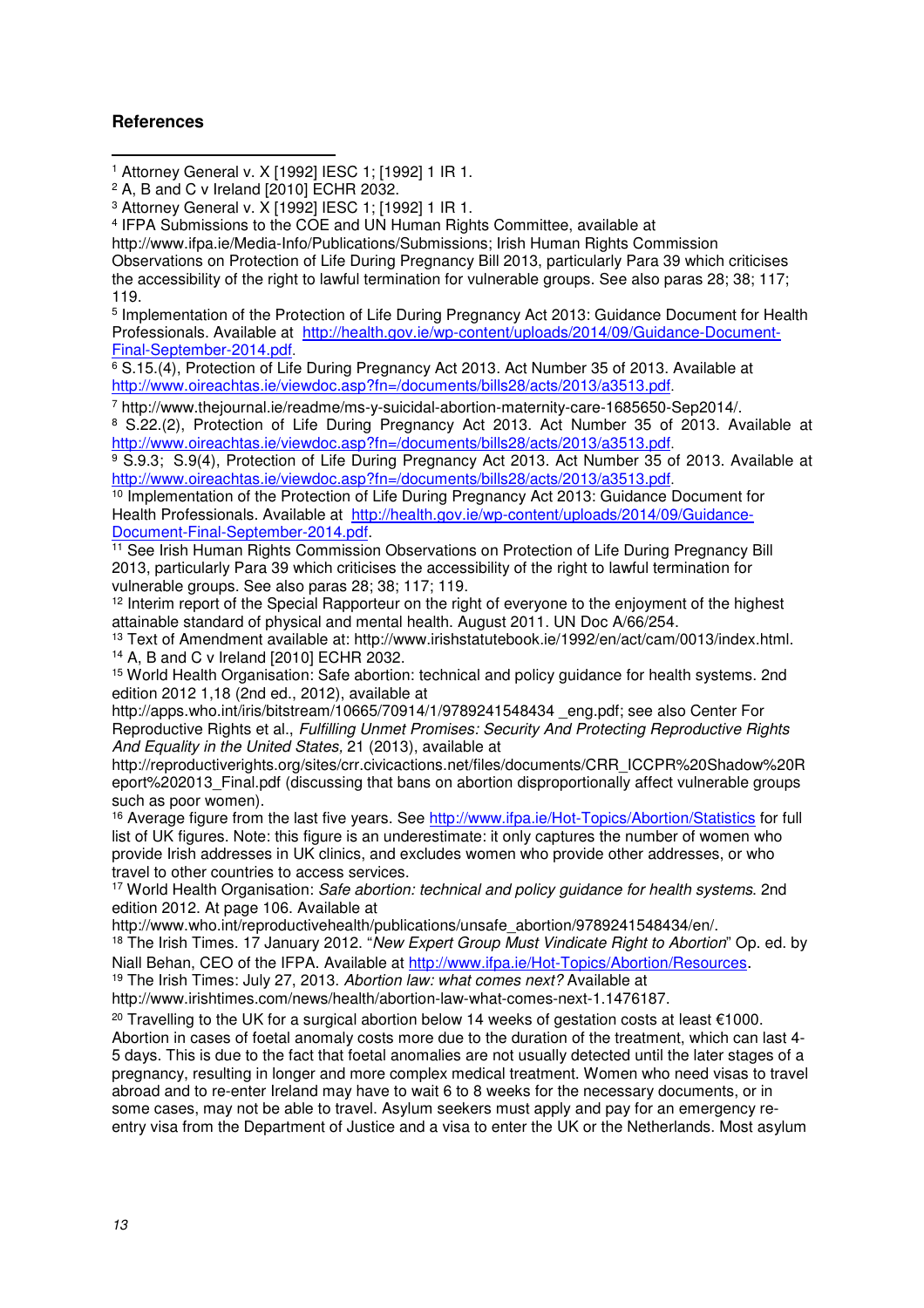$\overline{a}$ seekers in Ireland are housed in reception centres until their refugee application is decided. They are not entitled to work and currently receive a weekly allowance of €19.10 from the State. The cost of a UK visa is £78 (€99 at August 2012) while a visa to enter the Netherlands is €60 (at August 2012). Figure includes travel and clinic fees but excluding indirect costs such as child care and loss of income. See 'Psychological, Physical and Financial Costs of Abortion' available at http://www.ifpa.ie/node/506 .

<sup>21</sup> Text of Amendment available at: http://www.irishstatutebook.ie/1992/en/act/cam/0014/index.html. <sup>22</sup> Report of the Special Rapporteur on the situation of human rights defenders, Margaret Sekaggya. Addendum Mission to Ireland (19–23 November 2012) A/HRC/22/47/Add.3; 26 February 2013. <sup>23</sup> Irish Family Planning Agency (2006) Briefing Document on Roque Crisis Pregnancy Agencies, Dublin: IFPA, p.3.

<sup>24</sup> Human Rights Watch (2010) A State of Isolation: Access to Abortion for Women in Ireland, USA: HRW, p.26.

**<sup>25</sup>** Irish Family Planning Agency (2006) Briefing Document on Rogue Crisis Pregnancy Agencies, Dublin: IFPA, pp.6-7.

<sup>26</sup> Concluding Observations of the Committee on Economic, Social and Cultural Rights, 48th session, 30 May 2012, E/C.12/PER/CO/2-4, at para 21; Concluding Observations of the Committee on Economic, Social and Cultural Rights, 51<sup>st</sup> session, 4 January 2008, E/C.12/CRI/CO/4, at para 46; Concluding Observations of the Committee on Economic, Social and Cultural Rights, 53rd session, 19 June 2014, E/C.12/SLV/CO/3-5 , at para 22; Concluding Observations of the Committee on Economic, Social and Cultural Rights, 41st session, 1 December 2008, E/C.12/KEN/CO/1, at para 33; Concluding Observations of the Committee on Economic, Social and Cultural Rights, 41st session, 28 November 2008, E/C.12/NIC/CO/4, at para 26. Concluding Observations of the Committee on Economic, Social and Cultural Rights, 41st session, 1 December 2008, E/C.12/KEN/CO/1, at para 33; Concluding Observations of the Committee on Economic, Social and Cultural Rights, 36th session, 13 June 2006, E/C.12/MCO/CO/1, at para 23.

<sup>27</sup> Concluding Observations of the Committee on Economic, Social and Cultural Rights, 53<sup>rd</sup> session, 19 June 2014, E/C.12/SLV/CO/3-5, at para 22.

<sup>28</sup> Concluding Observations of the Committee Against Torture and Other Cruel, Inhuman or Degrading Treatment or Punishment (CAT), 46th session, 17 June 2011, CAT/C/IRL/CO/1, at para 26. <sup>29</sup> Concluding Observations of the Human Rights Committee,  $111<sup>th</sup>$  session, 23 July 2014, CCPR/C/IRL/CO/4, at para 9.

<sup>30</sup> Concluding Observations of the Committee on the Elimination of Discrimination against Women (CEDAW), 33rd session, 22 July 2005 CEDAW/C/IRL/CO/4-5 at paras 38-39.

<sup>31</sup> Family Planning Act 1993.

<sup>32</sup> Law Reform Commission Report "Children, the Law and Medical Treatment". LRC 1-3-2011 <sup>33</sup> Criminal Law (Sexual Offences) Act 2006.

<sup>34</sup> McMahon et al (2010) The Prescribing of Contraception and Emergency Contraception to Girls Aged less that 16 – What are the Views and Beliefs of GPs and of Parents? 16, 2 MLJI 91. <sup>35</sup> IFPA Annual Report 2010.

<sup>36</sup> Mc Gee et el. (2008) The Irish study of sexual health and relationships. Sub report 2: Sexual health challenges and related service provision. McBride et al (2012) Contraception and Crisis Pregnancy Study 2010 CPP Report Number 24; Murphy-Lawless et al. (2004) Understanding how sexually active women think about fertility, sex, and motherhood; CPP Report No. 6; A follow-up project on perceptions of women about fertility, sex, and motherhood: probing the data further; CPP Report Number 17. Hyde and Hewlitt (2004) Understanding Teenage Sexuality in Ireland; CPP Report Number 9. Chlamydia Screening Steering Group (2012). Chlamydia Screening in Ireland Pilot Study of Opportunistic Screening for Genital Chlamydia Trachomatis infection in Ireland 2007 to 2009.

<sup>37</sup> IFPA, Annual Reports 2011 and 2012; Centre for Economic and Social Rights "Mauled by the Celtic Tiger: Human rights in Ireland's economic meltdown". Rights in Crisis Briefing Paper, February 2012. Available at: http://cesr.org/article.php?list=type&type=139. Accessed 22 September 2014.

38 Leahy, S. LRC Report on Sexual Offences and Capacity to Consent: A Timely Assessment of a Complex Area. Human Rights in Ireland Blog. URL http://humanrights.ie/criminal-justice/lrc-report-onsexual-offences-and-capacity-to-consent-a-timely-assessment-of-a-complex-area/.

<sup>39</sup> Dr Paula Mayock, Senior Researcher at the Children's Research Centre, Trinity College Dublin, quoted in the forthcoming IPPF Eurobarometer Report.